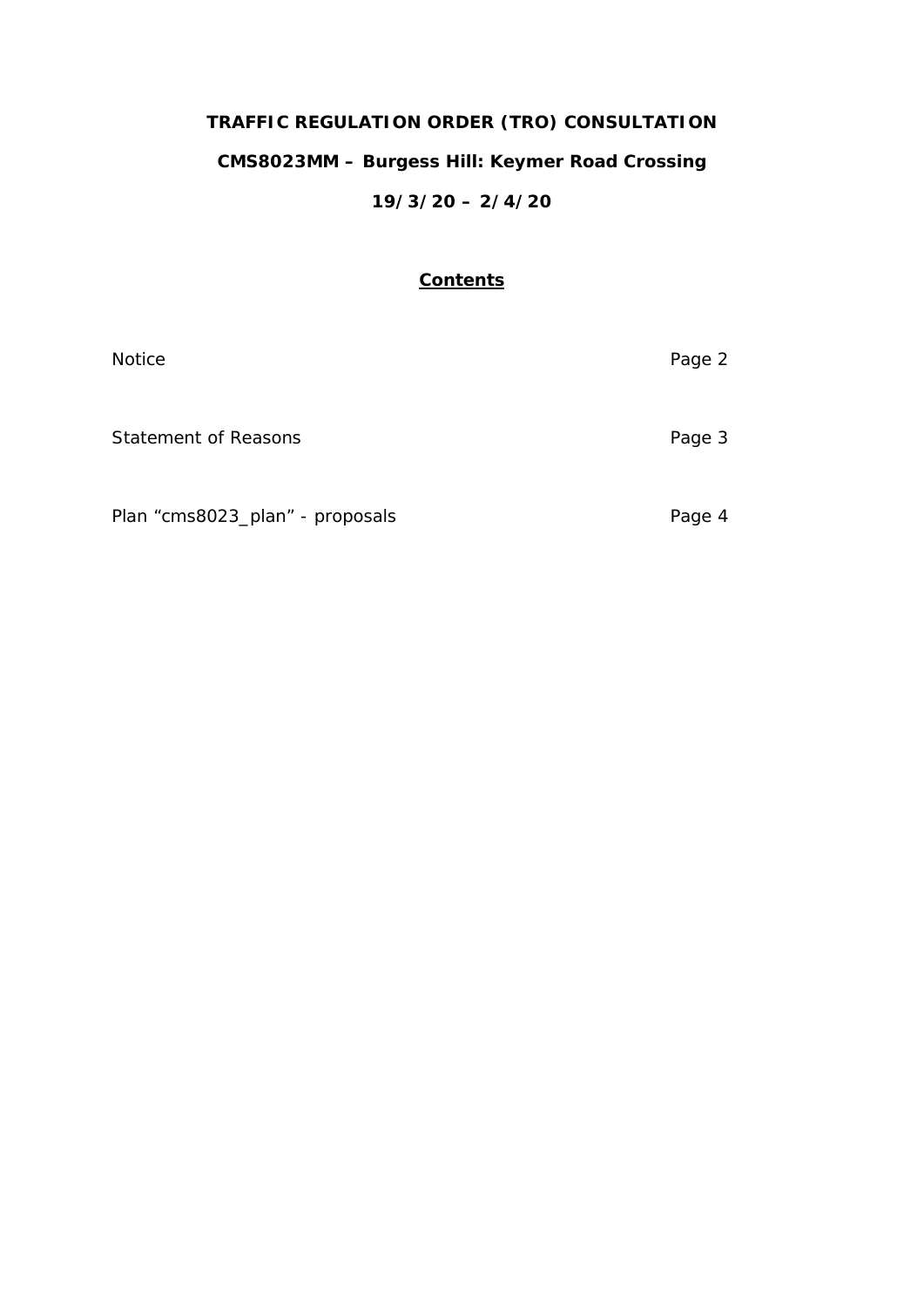### **WEST SUSSEX COUNTY COUNCIL ROAD TRAFFIC REGULATION ACT 1984 - SECTION 23**

## **BURGESS HILL: KEYMER ROAD PEDESTRIAN CROSSING PLACE**

NOTICE is hereby given that West Sussex County Council proposes to install a signalcontrolled pedestrian crossing on Keymer Road in Burgess Hill, approximately 40 metres south of its junction with Silverdale Road.

Documents containing more information about the proposed crossing can be viewed on our website at **[www.westsussex.gov.uk/tro](http://www.westsussex.gov.uk/tro)** from 19 March 2020. The website includes a response form for any comments or objections.

The above documents may also be inspected at Burgess Hill Library, 15-19 The Martletts, Burgess Hill from the above date during normal library opening hours, and at County Hall, Chichester, during normal office hours.

Library staff will NOT be in a position to answer questions on the proposal and any enquiries should be addressed to the undersigned.

Any objections or comments about the proposal must be received by 2 April 2020. These may be sent in writing to: TRO Team, West Sussex County Council, The Grange, Tower Street, Chichester, PO19 1RH, by email to: **tro.team@westsussex.gov.uk** or via the response form on the website.

Dated this 19th day of March 2020.

Director of Law & Assurance County Hall Chichester CMS8023-MM

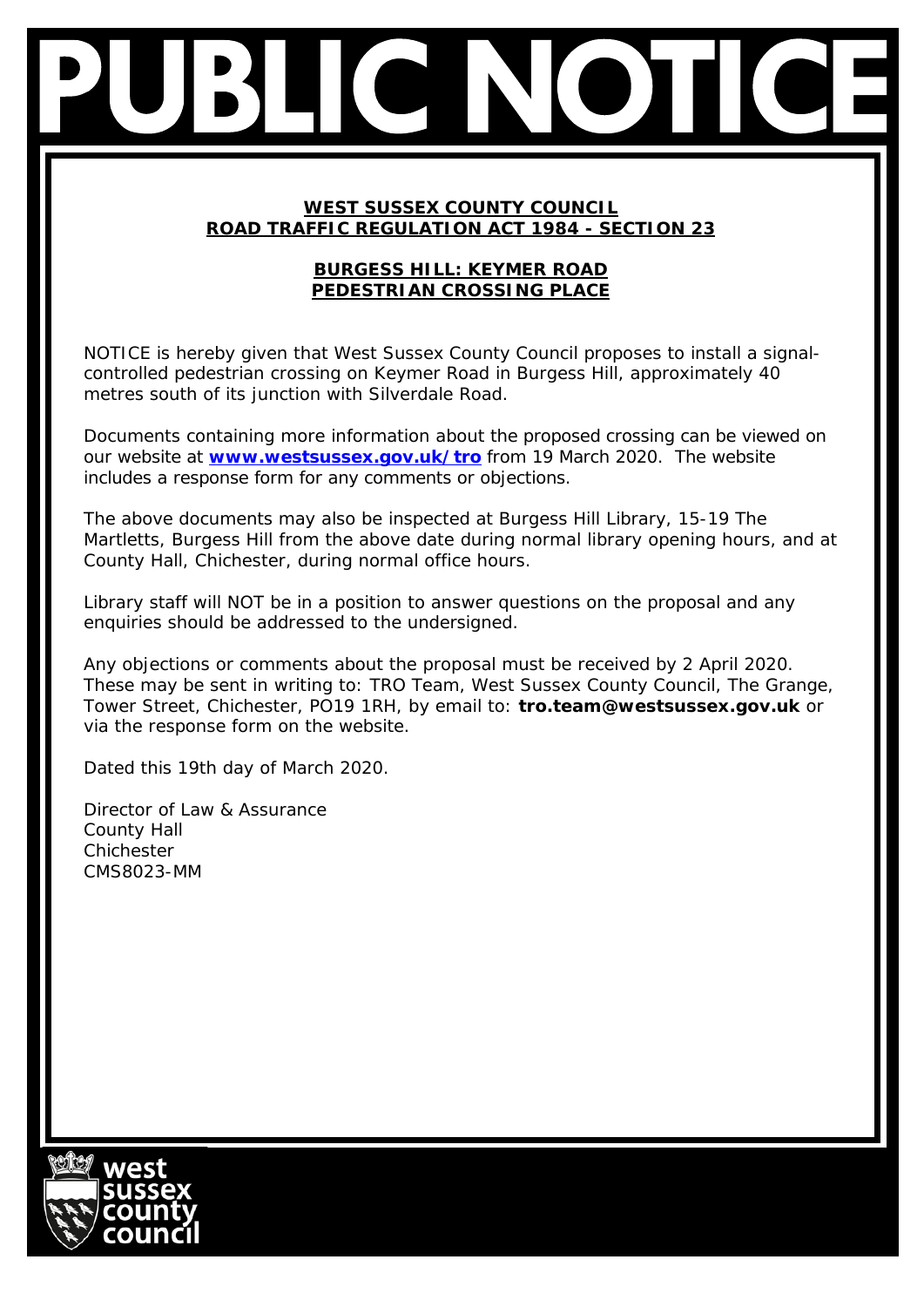#### **WEST SUSSEX COUNTY COUNCIL**

#### **Burgess Hill: Keymer Road – Proposed Puffin Crossing**

#### **BACKGROUND NOTE**

West Sussex County Council proposes to install a new puffin crossing on Keymer Road, approximately 40 metres south of its junction with Silverdale Road.

The need for a pedestrian crossing at this location was identified as part of work conducted by Burgess Hill Girls' School when developing their travel plan and has been included in the Local Transport Improvement Programme for delivery in the 2020-21 financial year.

The installation of a new crossing at this location is intended to provide a safe crossing point on Keymer Road for local residents and in particular children walking to and from the school.

The crossing will be 3.2 metres wide and will incorporate dropped kerbs and tactile paving. The design features 4 poles for signal heads and push buttons with bleeper units to indicate when it is safe to cross.

A Kerbside detection system would prevent vehicles being stopped if the pedestrian crosses or moves away before the crossing has activated. The crossing would also feature tactile cones to indicate the crossing's activation to pedestrians with visual impairment.

The attached drawing, numbered 14359/001 shows the proposed layout and location of the new crossing.

Director of Law & Assurance 20 February 2020 CMS8023-MM